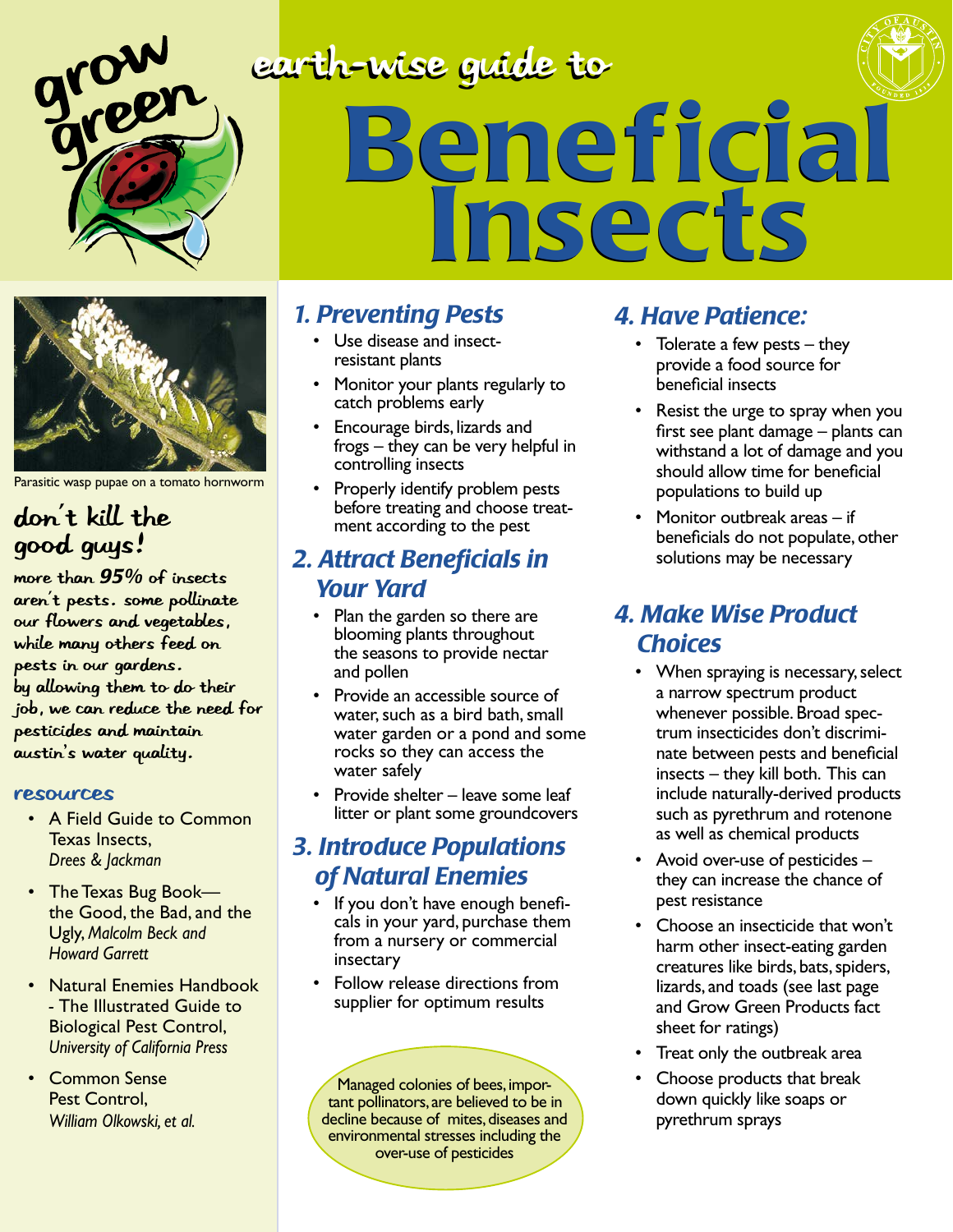# Good Guys

*Photos by Lisa Lennon and Wizzie Brown*

Assassin Bug

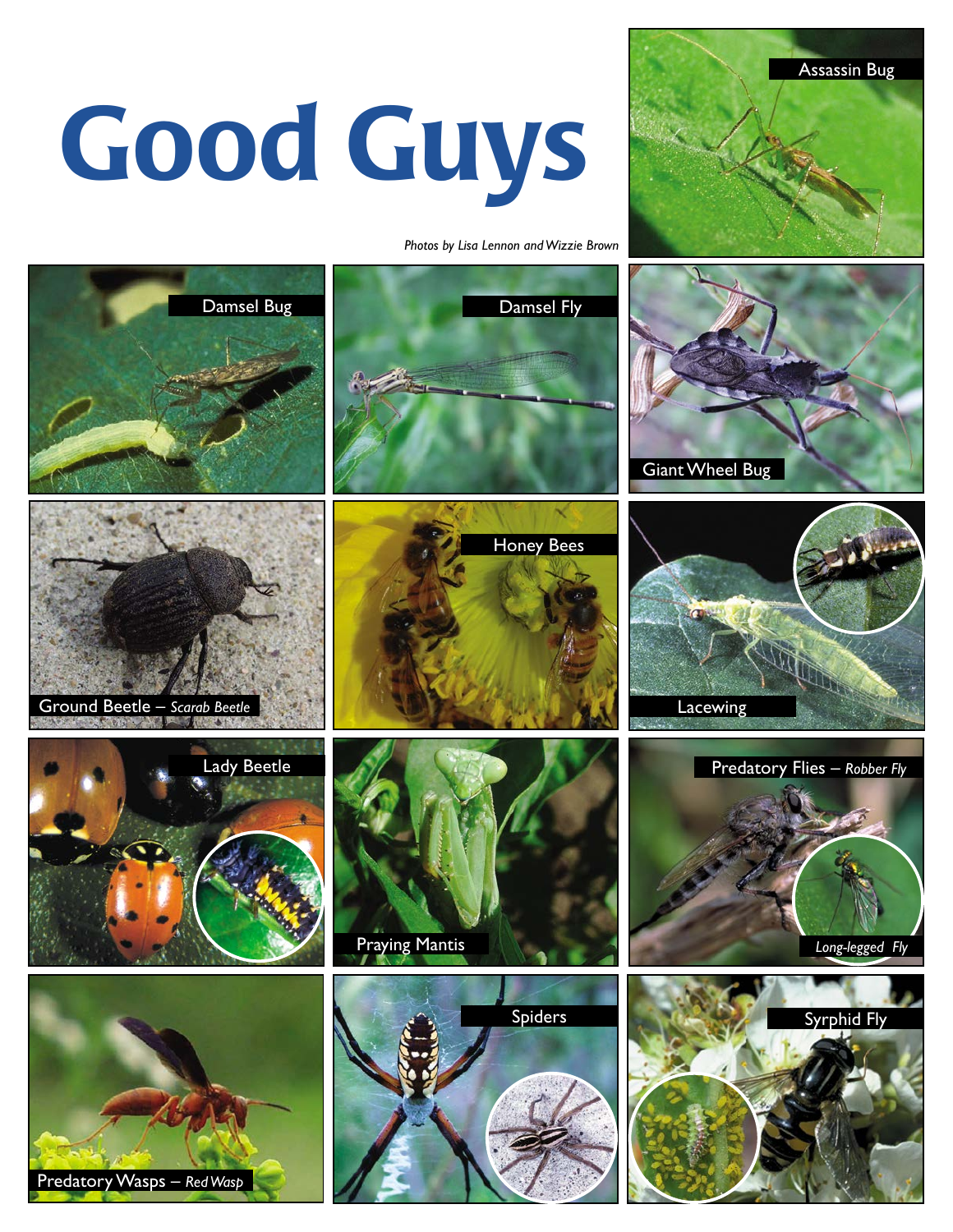#### Some Common Beneficial Insects:

| <b>Insect</b>                              | <b>Food Source</b><br><b>Description</b><br><b>Attracted to:</b>                                               |                                                                                                                                                                                                                  |                                                                                                |  |  |  |  |  |  |  |  |
|--------------------------------------------|----------------------------------------------------------------------------------------------------------------|------------------------------------------------------------------------------------------------------------------------------------------------------------------------------------------------------------------|------------------------------------------------------------------------------------------------|--|--|--|--|--|--|--|--|
| <b>Assassin</b><br><b>Bug</b>              | Larvae and adults:<br>• Beetles<br>• Caterpillars<br>• Many other pests                                        | Large eyes; excellent hunters                                                                                                                                                                                    | <b>Sunflowers</b>                                                                              |  |  |  |  |  |  |  |  |
| <b>Damsel</b><br><b>Bugs</b>               | Nymphs and adults:<br>• Caterpillar eggs<br>· Small larvae<br>• Fleahoppers<br>• Leafhoppers<br>• Spider Mites | Nymphs: similar to adults but without wings;<br>wings develop as insect matures                                                                                                                                  | Clover                                                                                         |  |  |  |  |  |  |  |  |
| <b>Damsel</b><br><b>Flies</b>              | Adults:<br>• Mosquitos<br>$\cdot$ Gnats<br>• Other flying insects                                              | Black to reddish-brown or metallic, small to<br>medium, fast-moving insects                                                                                                                                      | Water                                                                                          |  |  |  |  |  |  |  |  |
| <b>Giant</b><br><b>Wheel</b><br><b>Bug</b> | Nymphs and adults:<br>• Caterpillars<br>• Moths<br>• Squash bugs<br>• Cucumber beetles                         | <b>Nymphs:</b> similar to adult but brightly-<br>colored; don't have a crest<br><b>Adults:</b> $\vert$ to $\vert \vert^{1}/4$ ", grey to brown                                                                   | Live in shrubs and trees                                                                       |  |  |  |  |  |  |  |  |
| <b>Ground</b><br><b>Beetles</b>            | Larvae and adults:<br>• Snails<br>• Slugs<br>• Root-feeding insects                                            | Feed at night                                                                                                                                                                                                    | • Stone pathways<br>• White clover<br>• Compost piles                                          |  |  |  |  |  |  |  |  |
| <b>Honey</b><br><b>Bees</b>                | Pollen and flower nectar                                                                                       | Not aggressive if left alone; they are necessary<br>for pollination of fruit-producing plants in the<br>vegetable garden such as squash, watermel-<br>ons, and okra                                              | Pollen and nectar-producing<br>flowers like:<br>• Asters<br>• Black-eyed Susans<br>• Goldenrod |  |  |  |  |  |  |  |  |
| <b>Lacewings</b><br><b>Green or Brown</b>  | • Aphids<br>• Small Caterpillars<br>• Whiteflies<br>• Thrips                                                   | Green: lay eggs on long stalk<br>Brown: lay tiny eggs on leaves near aphids<br>their food source                                                                                                                 | Nectar-producing plants like:<br>• Scented geraniums<br>• Roses                                |  |  |  |  |  |  |  |  |
| Lady<br><b>Beetle</b><br>(Ladybugs)        | Larvae and adults:<br>• Aphids<br>· Scales<br>• Mites<br>• Other soft-bodied insects                           | Larvae: wingless, spiny: orange and<br>black markings<br>Adults: red or orange with dark spots or<br>black with two red spots or no spots                                                                        | Nectar-producing plants like:<br>$\cdot$ Tansy<br>• Scented geraniums<br>• Tropical milkweed   |  |  |  |  |  |  |  |  |
| <b>Praying</b><br><b>Mantis</b>            | Nymphs: many pests and beneficials<br>Adults:<br>• Flies<br>• Bees<br>• Crickets<br>• Moths                    | Nymphs: similar to adult but without wings;<br>wings develop as insect matures                                                                                                                                   | Flower and vegetable gardens                                                                   |  |  |  |  |  |  |  |  |
| <b>Predatory</b><br><b>Flies</b>           | Adults:<br>• Caterpillars<br>• Beetle larvae<br>• Sawflies                                                     | <b>Examples:</b><br>• Robber Fly: large head, prominent eyes,<br>long legs, thin abdomen<br>• Long-legged Fly: medium to small, slender,<br>with green, blue or copper metallic<br>colored bodies and long legs  | Nectar-producing plants                                                                        |  |  |  |  |  |  |  |  |
| <b>Predatory</b><br><b>Wasps</b>           | Most insect groups                                                                                             | <b>Examples:</b><br>• Red Wasps (see picture): red bodies with<br>black wings, "paper" nest<br>• Yellowjackets: 1/2 inch long wasp,<br>with clear wings, yellow and black,<br>shorter legs                       | Pollen-producing plants with tiny<br>flowers like:<br>• Caraway<br>• Fennel<br>• Tansy         |  |  |  |  |  |  |  |  |
| <b>Spiders</b>                             | • Flying insects<br>• Caterpillars<br>• Others                                                                 | Arachnids: have eight legs, various sizes, usu-<br>ally specialized as either roaming hunters or<br>web builders; many are harmless                                                                              | Flower and vegetable gardens                                                                   |  |  |  |  |  |  |  |  |
| <b>Syrphid</b><br><b>Flies</b>             | Larvae:<br>• Aphids<br>• Caterpillars<br>• Beetles<br>• Thrips                                                 | Larvae: creamy-white to green or brown<br><b>Adults:</b> $1/4$ to $3/4$ ", black or brown with<br>yellow-banded abdomens; resemble small<br>wasps or bees but only have two wings; very<br>important pollinators | Composite flowers like:<br>$\cdot$ Dill<br>• Fennel<br>• Coreopsis<br>• Feverfew               |  |  |  |  |  |  |  |  |